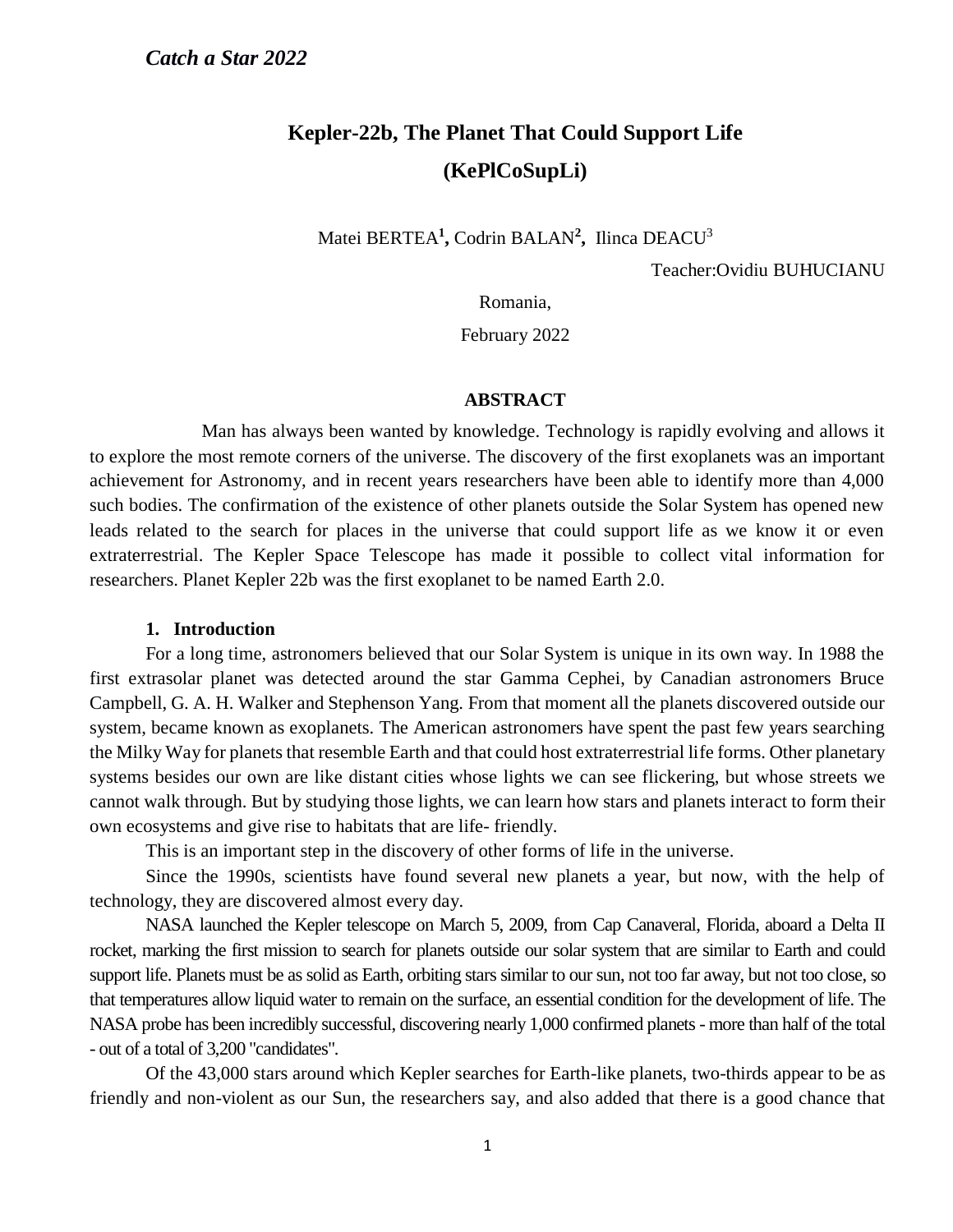other Earth-like planets will be larger. In the previous two decades of searching before Kepler, only 400 planets had been discovered.

Agency officials announced on October 30, 2018 that the Kepler telescope had run out of fuel. The planet hunter Space Telescope has discovered thousands of alien worlds around distant stars since its launch in 2009.

Kepler showed us that the planets are very widespread and incredibly diverse, the scientist Jessie Dotson from NASA's Ames Research Center in Moffett Field, California, told Space.com.

#### 2. **How Kepler-22b was discovered**

The Kepler Space Telescope was designed to observe thousands of stars, measuring the smallest changes in brightness over time. If a planet passes in front of a star, we see a small decrease in its brightness as the Planet covers it. The star darkens, and this depends on the physical size of the planet. There are a number of phenomena that can cause the brightness to drop, so the Kepler team would have to do further research to make sure they saw a planet. This normally involves waiting for the planet to bypass its star three times. If three decreases in brightness intensity are observed regularly, it is possible that it is a planet orbiting that Star. This is one of the most used techniques for the discovery of exoplanets. It is useful when the Kepler telescope discovers a point in the brightness of a star for a short period of time. The point of darkness can be explained by the fact that the planet, surrounding the star passed for a short time between the star and the Earth.

A second method, called radial velocity, measures the displacement of a star in the presence of an orbiting gravitational field (a planet). The planet's gravity causes its sun to increase its apparent size. When the planet moves away from the star, the light coming from it becomes redder, and when it approaches the light becomes bluer. Astronomers can detect this change in the light of a star, and the greater the change, the more massive the planet must be.

By combining these two techniques, scientists gain insight into the nature of exoplanets. For example, if a planet has twice the mass of the Earth, but the same volume, it must be very dense and therefore Rocky. But if a planet with the mass of the Earth has 10 times the volume of our planet, it has a low density, like a small gas giant.

In the case of Kepler-22b and similar systems, the researchers made a whole host of other ground observations, plus observations *of* one of the planet's transitions in front of its host star with the Spitzer infrared space telescope. Some simulations have been carried out that help eliminate false positive Astrophysical scenarios. This simulation is so complex that it requires the use of one of the fastest supercomputers in the world, which is operated by NASA.

Kepler-22b was the first of the planets discovered by the Kepler telescope. The first transit of the host star by the planet Kepler 22b was detected in May 2009. The second Transit was observed by the Spitzer telescope in March 2010, and the third was observed again by the Kepler telescope in December 2010. A confirmation of the planet's existence came after the fourth Transit, which lasted 7.4 hours and was observed by Spitzer in October 2011. NASA first presented Kepler-22b as part of a set of 54 habitable planet candidates in February 2011, before the planet's existence was officially confirmed. All these planets were found by the Kepler Space Telescope. The telescope searches for alien worlds by measuring decreases in the luminous intensity of the parent star as the planet approaches the star (in geocentric system). By December 2011, astronomers were able to confirm the existence of Kepler-22b , because scientists published about it in The Astrophysical Journal. More details about Kepler 22b were announced as part of a larger press conference. At the conference, NASA announced that the Kepler telescope had found more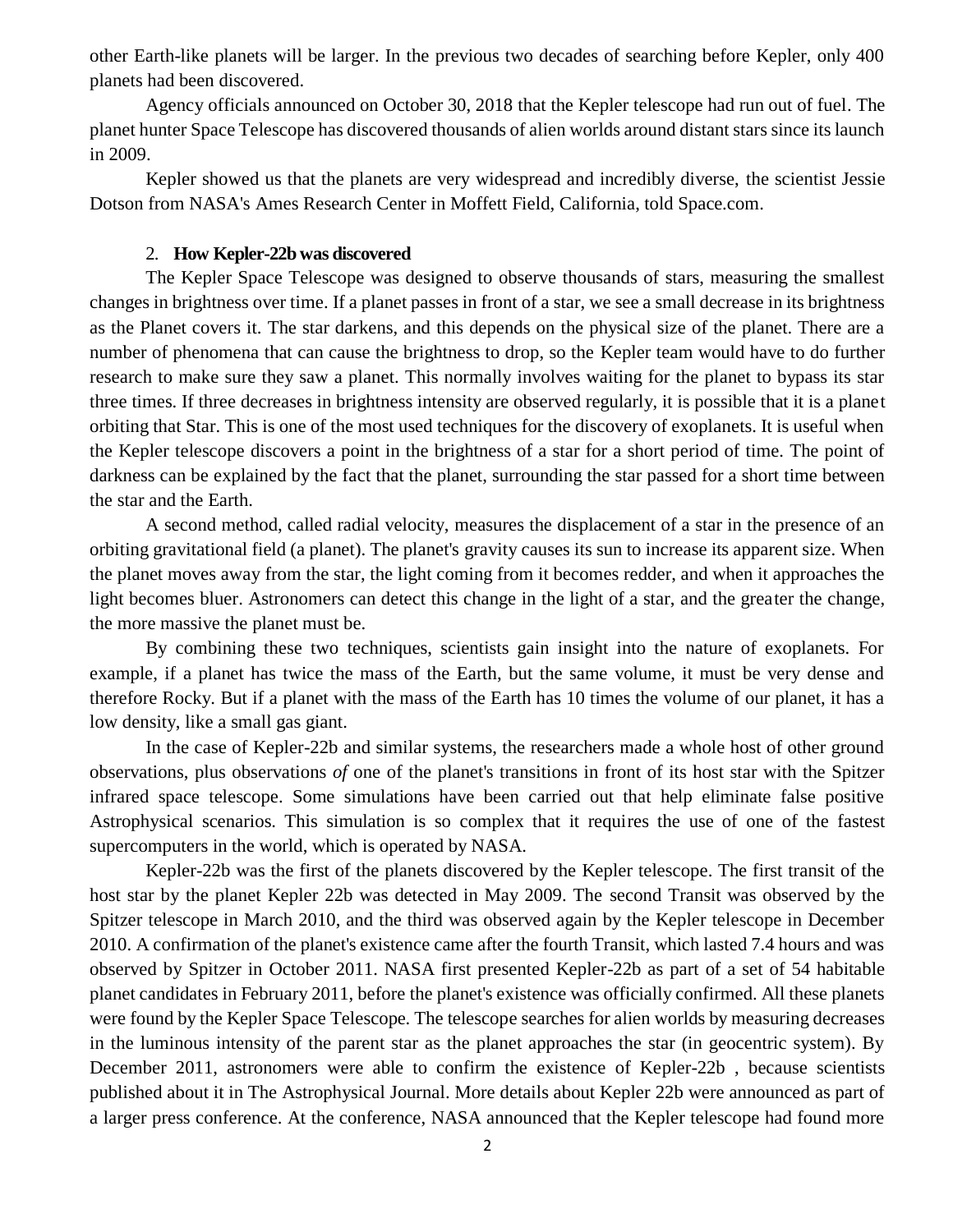than 1,000 new exoplanet candidates. (by June 2017, Kepler had discovered more than 4,000 planets and potential planets.)

When astronomers discover new objects, they usually give them fairly accurate but rather boring names. Kepler-22b is no exception. Suzanne Aigrain, who was president of NASA at the time the discovery was announced, explains the jargon:

First of all,"b" means that it is the first planetary candidate found around that target (not the second, as you might guess). By convention, when we find a group of two or more stars and / or planets orbiting each other, we label the stars using capital letters (A, B, C, etc) and planets using lowercase letters. The letter " A " always refers to the most massive star in the system and is often omitted, especially in cases where there are no other known stars in the system, as in the case of Kepler 22. The letters for planets always start at" b " because we have never had a case where a planet is the most massive object in the system."

## **3. Characteristics of the planet Kepler 22 b**

Kepler-22b has an estimated mass of 36 Earth masses and a radius 2.38 times that of Earth, making it a Super-Earth. "Radius is the distance from the surface of a sphere to its center. That means Kepler-22b is bigger than our planet, but much smaller than the giants Jupiter and Saturn. Her discovery was reported in the Kepler input Catalog as KIC10593626 (Kepler-22) at RA=19h 16m 52.2 s and Dec=+47°53' 4.2". All information needed to study Kepler-22b is available in the multiple Mission Archive at Space Telescope Science Institute (MAST).

Kepler-22b is located 587.10 light years away in the constellation Cygnus. It has an orbital period of 289.8623 days, the semimajor axis being 0.849 AU, Kepler being found in the habitable zone of its host star. The habitable zone is the region where liquid water could exist on the surface of a planet. Liquid water is a key ingredient for life, so planets found in this area are more likely to be habitable worlds. When researching an exoplanet to decide whether or not it may have conditions suitable for life, there are a few things to consider. For life to exist, there must be a liquid medium in which different molecules can interact with each other (water is usually considered the most likely liquid medium to give rise to life, since it is liquid for a wide range of warm temperatures), and for a liquid medium to exist on a planet, it must exist in the habitable zone of its star. Kepler appears to be a predominantly oceanic planet rather than a rocky, Earthlike composition. But scientists are not sure if Kepler-22b is terrestrial, gaseous or liquid, mostly because of its large size, but its discovery is one step closer to finding Earth-like planets.

One of the other determining factors, to be a habitable planet, is the temperature of the planet. In addition to this, temperature and pressure are decisive in the states of aggregation of substances, and water is one of the necessities of life. One of the decisive factors for the temperature of a planet is the albedo, or level of reflectivity. A totally white planet has an albedo of 1, which means that all the light that reaches the surface of the planet is reflected back into space, and a totally black planet has an albedo of 0, where all the light is absorbed by the planet.

All planets are somewhere on this range, and generally as a planet's albedo approaches 1, the planet will become colder because less and less light is absorbed by the surface. The problem lies in the difficulty of accurately determining the temperature or albedo of such a distant exoplanet. Estimates for Kepler-22b's temperature are around 262K, using this value and inserting it into the equation:

$$
T_{eq} = 255K \frac{L(1-A)^{1/4}}{\sqrt{D}}
$$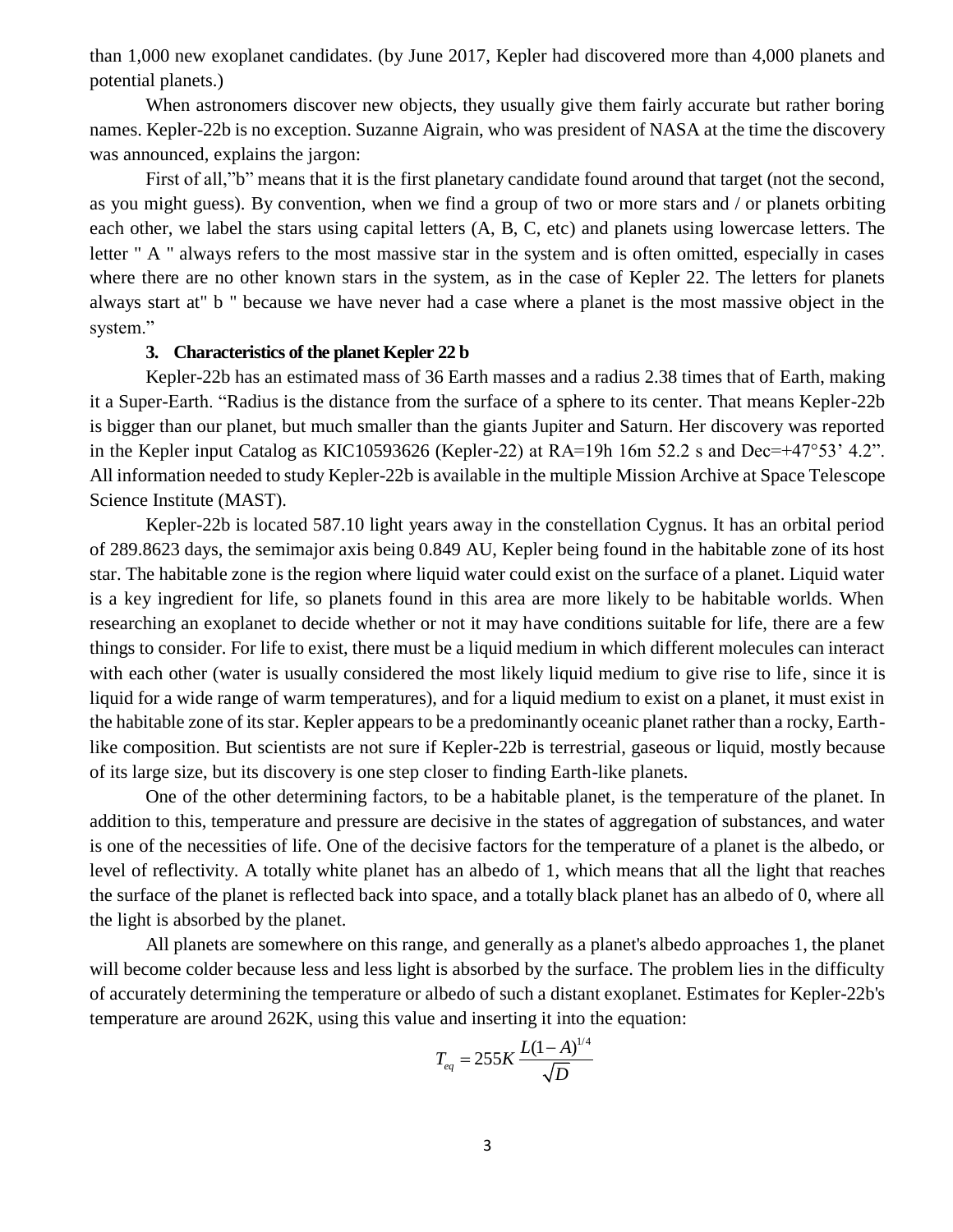we can estimate the albedo of the exoplanet, where L is the luminosity of the host star expressed in solar luminosities, A is the albedo of the planet, and D is the distance at which the planet orbits the star.

For Kepler-22b to have this temperature of 262k, a fairly moderate temperature, probably capable of allowing life, the albedo must be 0.07. So, based on this temperature estimate, Kepler - 22b, is a very dark planet that absorbs most of the light coming towards it. Note that this albedo is the result of an estimated temperature, so we cannot be sure that it accurately describes the conditions on Kepler-22b. It is worth to observe that planets with a lower albedo do not reflect much light, so they are difficult to find by direct measurements. However, most exoplanets are discovered using indirect techniques, and Kepler-22b was no exception.

The atmosphere is of integral importance for the habitability of a planet, as it helps determine the pressure on the planet's surface. Think about what the Earth's atmosphere does for us: it provides us with breathable oxygen, protects us from the harsh radiation of the sun, maintains an optimal temperature through the greenhouse effect, etc.the many benefits of an atmosphere are obvious, and it could even be safe to say that if Kepler-22b had an optimal atmosphere and with the right composition, there could be life on the planet. However, we do not have a real way to estimate what the atmosphere is like on the planet, and we also have no way to determine the composition of the planet. As a result, all our estimates of the temperature and other factors of Kepler-22b are really just estimates.

Researchers know that Kepler-22b has an 89,764 degree sexagesimal inclination just like Uranus, meaning that its North and South Poles are alternately bathed in sunlight and covered in darkness for half a year.

NASA's Kepler mission site estimates the mass at between 36 and 124 times the mass of Earth, while the Planetary Habitability Laboratory estimates it to be 6.36 times that of Earth, with a radius 2.1 times greater . Given the range of possible masses between 6.36 M amplitudes and 124 M amplitudes (in these cases, the most likely mass is always the lowest), it is also easy to obtain the range of possible gravity at the surface of the exoplanet, from the highest probable value of 1.11 g ( 11.08 m/s2 - a value very similar to the terrestrial one - assuming a mass of 6.36 M horizontals ) to the very high and improbable value of 21.5 g ( 211 m/s2 , assuming a mass of 124 m ). Subsequent studies, however, suggested a maximum mass of 53 times that of Earth and ruled out the presence of exoluns with mass greater than 0.5 times the mass of Planet Earth. However, it is possible to make assumptions based on known data. If the planet was composed of the same elements that make up the Earth, distributed in the same proportions, then it would have a mass of 13.8 M (and a surface weight of 2.4 g ). If the planet had the same density as water, it would "weigh" just 2.5 M (and have a surface weight of just 0.43 g ).

Since the diameter is 2.4 times that of the Earth, it is possible that it has a different composition than that of the Earth. One of the most plausible hypotheses is that it could be an oceanic planet, formed by a rocky core surrounded by an extensive mantle of ice and water on which a vast surface ocean extends.

"The key driver of an exoplanet's local environment is its host star. This influences the equilibrium temperature of the exoplanet, defining the habitable zone where liquid water could exist on the planet's surface. The host star of Kepler-22b is slightly colder than the sun. It belongs to the same class as our Sun, called Type G, although it is slightly smaller, less massive and colder. It has an effective temperature of 5,518 K and shines with 0.79 solar luminosities (solar luminosities). The distance between Kepler – 22b and its host star is 15% less than the distance between Earth and The Sun. Kepler-22b spins very slowly,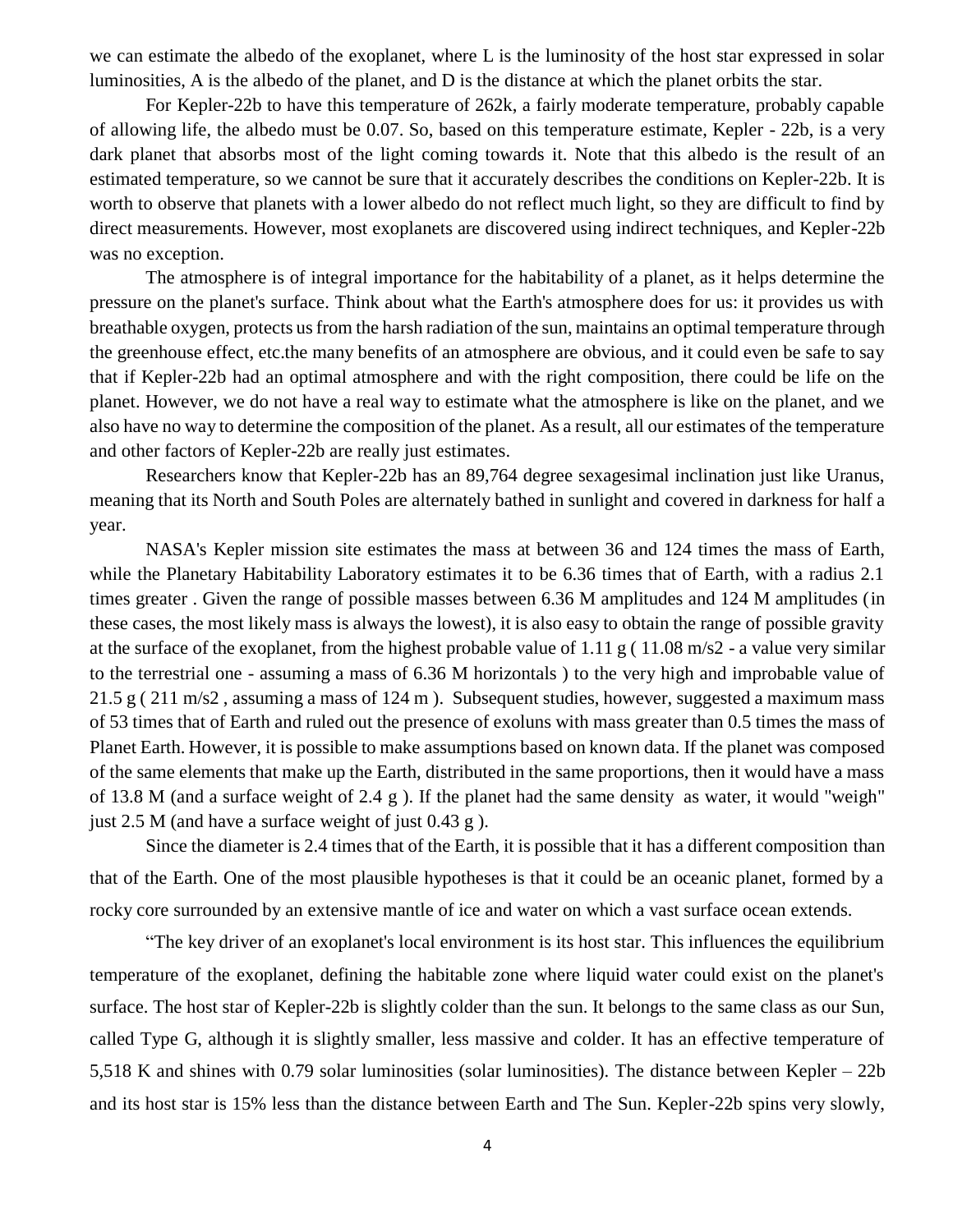with a rotational speed of only 0.6 km/s. the evolution of the host star is very important for establishing the possibility of survival on Kepler 22b. stars go through different phases in their lives, influencing the planets that orbit around them. At the moment Kepler 22b is still within the habitable zone of its star.

Unlike stars, planets are named sequentially in order of discovery. The number 22 does not mean that it is the 22nd in the list of targets that Kepler monitors (that list has over 150,000 entries), nor the 22nd in the list of targets, in the light curves of which they have found transit-like events (that list has over 3,000 entries). It is the 22nd target for which they have enough information to state, beyond a reasonable doubt, that it is indeed a planet (beyond a reasonable doubt here, which is about 99% probability)."



**Figure 1.** Mother and Father – to start a peaceful, godless colony on the planet Kepler-22b. Image Credit: **<https://stalker-magazine.rocks/en/2021/05/26/raised-by-wolves/>**

## **4. Practical problems**

**Issue no. 1-**suppose Kepler - 22b is a spherical, rocky planet, like Earth, with an average density similar to Earth (approximately 5.500 kg/m<sup>3</sup>). If the radius of Kepler-22b is 15,000 km, what is the mass of Kepler-22b in

A) kilograms?

B) multiples of the Earth's mass  $(5, 97 \cdot 10^{24} kg)$ ?

*Response:*

A) first find the volume of the spherical planet in cubic meters, then multiply by the density of the planet to get the total mass.

$$
R = 15.000 \text{ km} \times (1000 \text{ m} / 1 \text{ km}) = 1.5 \times 10^7 \text{ m}.
$$
  
\n
$$
V = 4/3 \pi R^3 = 1, 33 \times 3, 14 \times (1, 5 \times 10^7 m)^3 = 1, 41 \cdot 10^{22} m^3
$$
  
\n
$$
M = \rho \cdot V = 5500 \text{ kg} / m^3 \cdot 1, 41 \cdot 10^{22} m^3 = 7, 75 \cdot 10^{25} kg
$$

B)

$$
M = \frac{7,75 \cdot 10^{25} \text{kg}}{5,97 \cdot 10^{24} \text{kg}} = 12,9 \text{ Earth}
$$

#### **Issue no. 2**

A) The gravitational acceleration on a planetary surface is given by the formula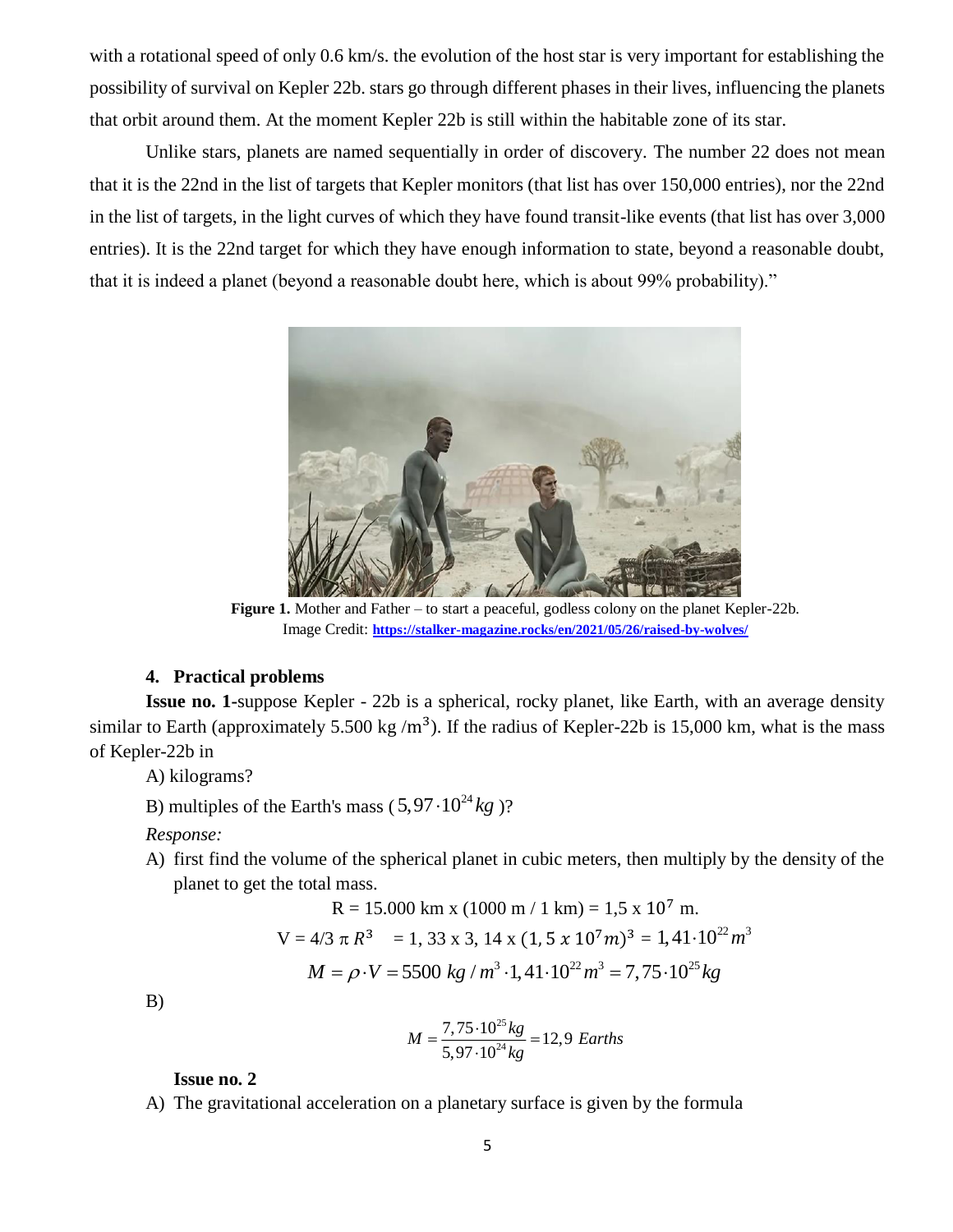$$
a = \frac{GM}{R^2}
$$

where M is the mass expressed in kilograms, R is expressed in meters and G is Cavendish's constant,

$$
G=6.67 \times 10^{-11} \, m^3 \, kg^{-1} \, s^{-2}
$$

What is the gravitational acceleration at the surface of the planet Kepler-22b A) in  $m/s^2$ ?

B) in multiples of Earth's surface gravity 9,8 m/ $s^2$ ? *Response:* 

A) 
$$
g_{Kepler} = \frac{6,67 \cdot 10^{-11} \cdot 7,75 \cdot 10^{25}}{(1,5 \cdot 10^7)^2} = 23 \, m/s^2
$$

B)  $n = \frac{23}{3.8} = 2,3$  $n = \frac{25}{9.8} = 2.3$  times greater than the gravitational acceleration at the Earth's surface.

**Issue no. 3-the relationship between acceleration**  $g_{Kepler}$  and our weight is directly proportional. The acceleration of the Earth's surface is  $9.8 \text{ m/s}^2$ .

If our mass is 90 kilograms on the surface of the Earth, how much will we weigh on the surface of Kepler-22b?  $G_{Kepler} = m \cdot g_{Kepler} = 90 \, kg \cdot 23 \, m / s^2 = 2070 \, kg$  $= m \cdot g_{Kepler} = 90 kg \cdot 23 m / s^2 = 2070 k$ 

Response: 
$$
G_{Kepler} = m \cdot g_{Kepler} = 90 \, kg \cdot 23 \, m / s^2 = 2070 \, kg
$$

## **5. Curiosities. Planet Kepler 22b seen from an artistic point of view**

Since the discovery of Kepler 22b became official, an attempt has been made to make a graphic representation of it. This was done on the basis of the data obtained by the researchers. It is not possible to know at present what the composition of the planet is, but it is assumed to be Oceanic on the surface.



**Figure 2. Graphical representation of Kepler 22ba** Image Credit: **NASA/Ames / JPL-Caltech**

This diagram compares Earth's solar system with Kepler-22b's solar System, a solar system containing the first planet in the "habitable zone" discovered by the Kepler Space Telescope mission .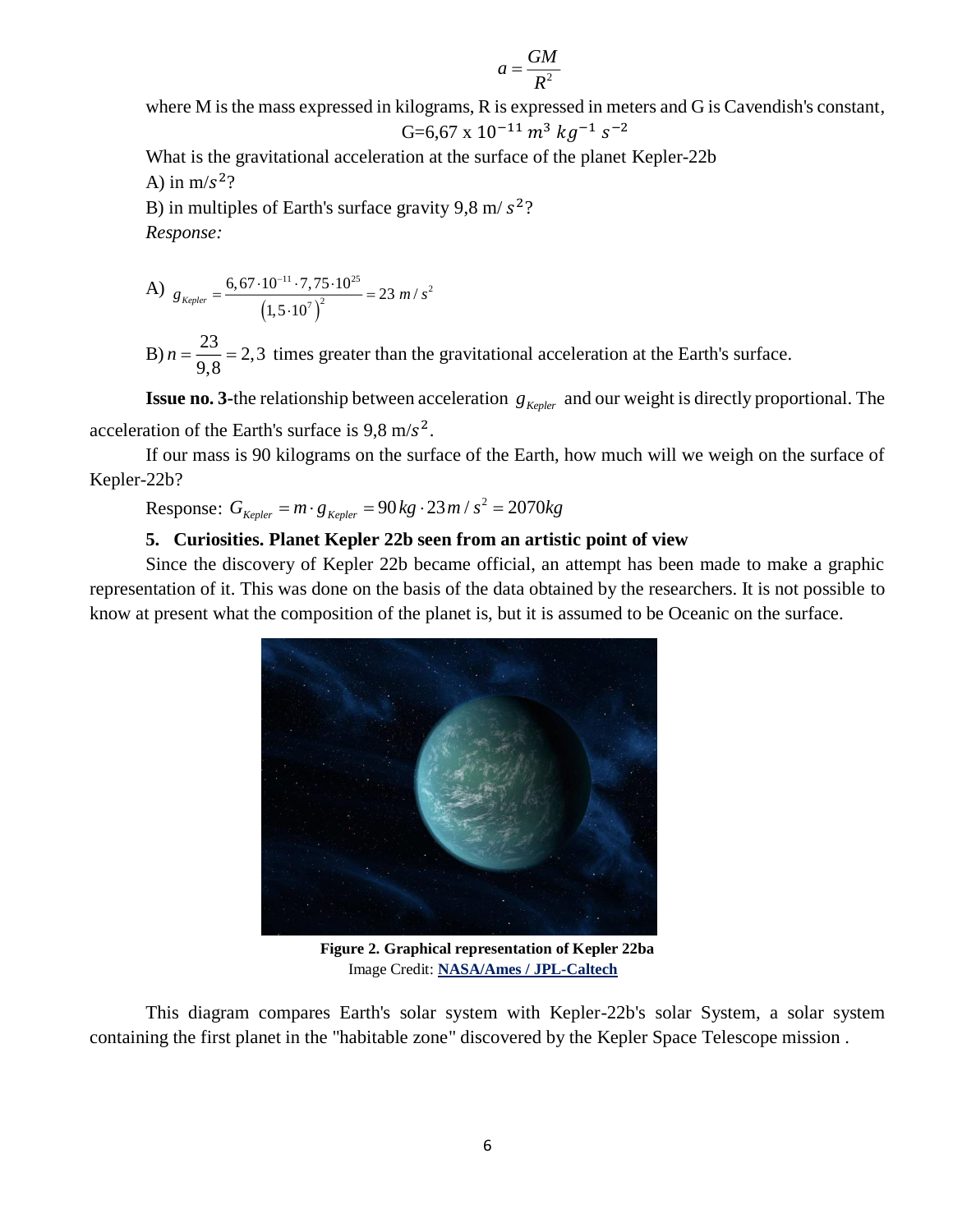

**Figure3.** Comparison of the Earth's solar system with the Kepler-22b solar system Image Credit: **NASA/Ames / JPL-Caltech**

Over time, research in the field of astronomy has been a source of inspiration for science fiction literature and films.

The film *Raised by Wolves* presents Kepler 22b as a planet larger than Earth, and the sun around which it gravitates is colder, making the climate harsher for humans. It's Ridley Scott's latest sci – fi epic from HBO. The film features the last survivors of the human race, who seek refuge on a planet known as Kepler – 22b. the planet is shown in the film as uninhabited. She is first colonized by a pair of androids, tasked with raising several human children. The planet seems, for the most part, barren, but the air is breathable and the climate is conducive to life. There are also some giant bones, which appear to be all that's left of some giant worms that once roamed the planet. Androids believe that these worms are an extinct species, but they left huge holes in the ground that are a danger to the inhabitants. Androids are able to reach the planet first because they can travel without a life support system and food. They raise human children as best they can, until another spaceship arrives with humans on board.

**Tamara Madison**, a teacher who teaches English and French at a public high school in Los Angeles wrote a poem dedicated to the planet Kepler 22b. raised on a citrus farm in the Californian desert, life has carried her to many places, including Europe and the former Soviet Union, where she spent fifteen months in the 1970s. A swimmer and dog lover, Tamara says: "all I ever wanted to do with my life was write and especially write poetry because it suits my lifestyle; I love the way so much can be said in the economic space of a poem."**Kepler-22b** by **Tamara Madison (My Poetry Series, 26 mai 2014)**



**Figure 4.** Realistic portrayal of Keplar-22B Image Credit:<https://screenrant.com/raised-wolves-hbo-kepler-22b-real-location-explained/>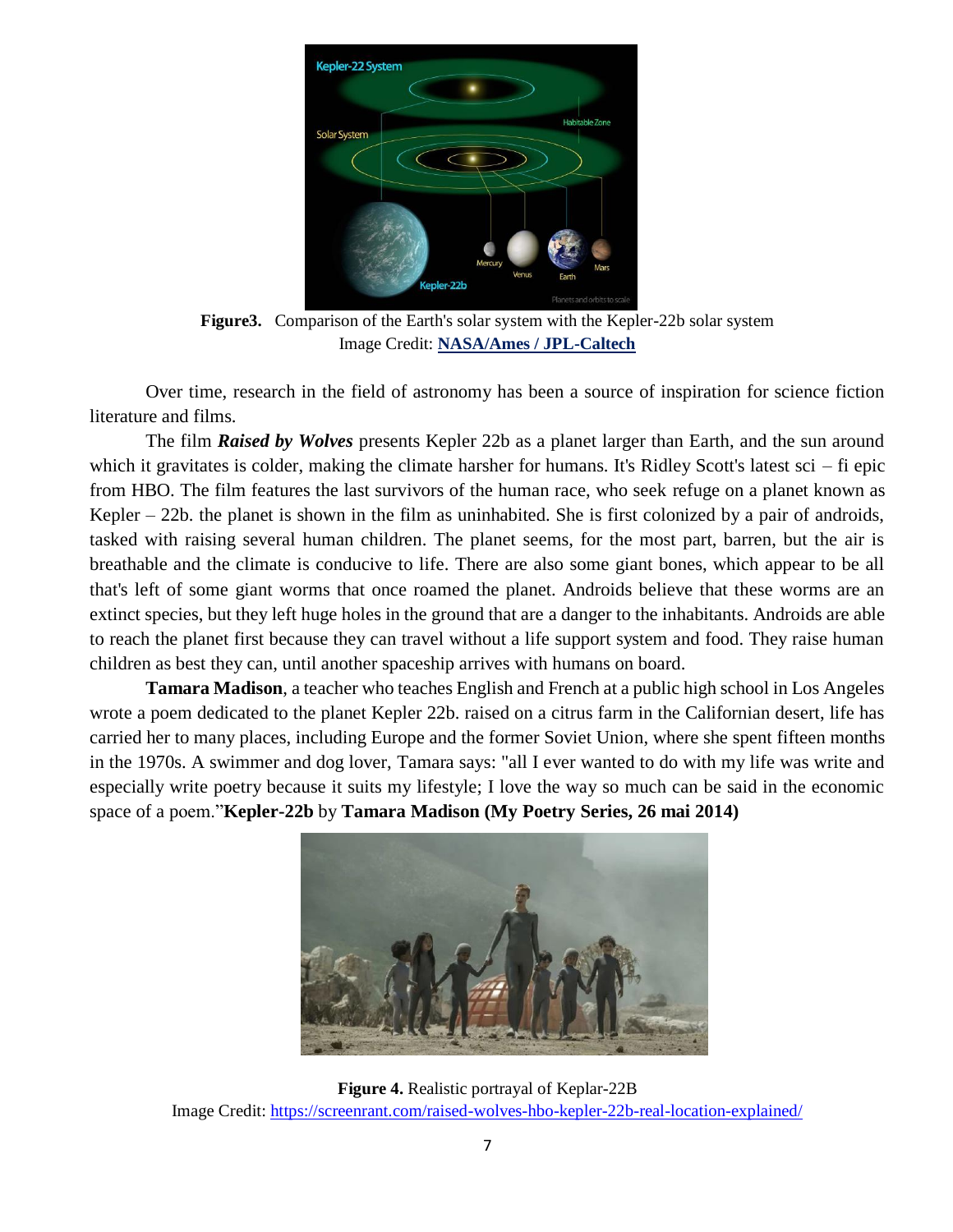- $\triangleright$  There you are at last;
- $\triangleright$  I'm sure it's you;
- $\triangleright$  I can almost see you;
- $\triangleright$  There, waving at me;
- $\triangleright$  My twin, my soul mate;
- $\triangleright$  My lover Now;
- $\triangleright$  I can give up my search;
- $\triangleright$  It's only a matter of time;
- $\triangleright$  When we'll be together;
- $\triangleright$  My love, my perfect;
- $\triangleright$  love. At last;
- $\triangleright$  Someone who sees me;
- $\triangleright$  Who knows me;
- $\triangleright$  Who understands me;
- $\triangleright$  Without words;
- Someone whom I too:
- $\triangleright$  Will see and understand;
- $\triangleright$  Someone I can devote;
- $\triangleright$  My life to;
- $\triangleright$  It will not matter;
- $\triangleright$  That our arms;
- $\triangleright$  May not match;
- $\triangleright$  That our bodies;
- $\triangleright$  May not fit;
- $\triangleright$  That we have no;
- $\triangleright$  Common language;
- $\triangleright$  But the language;
- $\triangleright$  Of desire;
- $\triangleright$  Pulsing from your heart;
- $\triangleright$  To mine:
- $\triangleright$  Over the mere 600 light years;
- $\triangleright$  That lie in the vast;
- $\triangleright$  And hopeful darkness;
- $\triangleright$  Between your balmy;
- $\triangleright$  Juicy world;
- $\blacktriangleright$  And mine;

## **6. Conclusions**

The distance separating Kepler-22 b from its star, as we have seen, is about 15% less than that separating the Earth from the sun, but the brightness of the star is less than the Solar one of 25%. The combination of similar parameters is consistent with the hypothesis of a moderate temperature at the surface of the planet; astronomers believe that in the absence of the atmosphere, the equilibrium temperature would be equivalent to about 262 kelvins (-11  $\degree$ C), while if the eventual atmosphere had a greenhouse effect similar to Earth's, the planet would have an average surface temperature of 295 Kelvins (22  $\degree$  C).

Following a further redefinition of the habitable zone Kepler-22 b is found outside, but the fact remains that it may have a cloud system capable of retaining radiation, in addition, it is not possible to know with certainty what its surface temperature is.

At this point, we just have to wait to find out more. We have learned as much about Kepler-22b as our current technologies allow, so until our science improves further, we are at an impasse. But based on what we know, we can make certain assumptions. If Kepler-22b's temperature is indeed at 262k, that means the average surface temperature is 11 degrees Fahrenheit. Although this is quite cold, it is clearly approaching the range required for the water to be liquid. As a result, it seems plausible to imagine Kepler-22b as a cold, frozen and wet world, similar to the Arctic regions of the Earth. While life could certainly exist, it does not seem likely that too many species could exist in abundance at constant temperatures so cold, although it is hard to say. Certain dominant species would emerge that would be immune to the harsh cold and would probably be adapted to spend much of their lives in the water. Penguins, for example, are a well-adapted, versatile species because they are extremely skilled swimmers, but they still generally gather on land. Kepler-22b's temperature would likely make the planet largely liquid, with certain sections frozen in ice, and so would progress evolution. Life would likely begin in the ocean, perhaps by underwater volcanoes that provide the imbalance life needs to begin. As time passes and species continue to evolve, certain animals will make their way on solid ice and begin to live and breed there. If I were a travel agent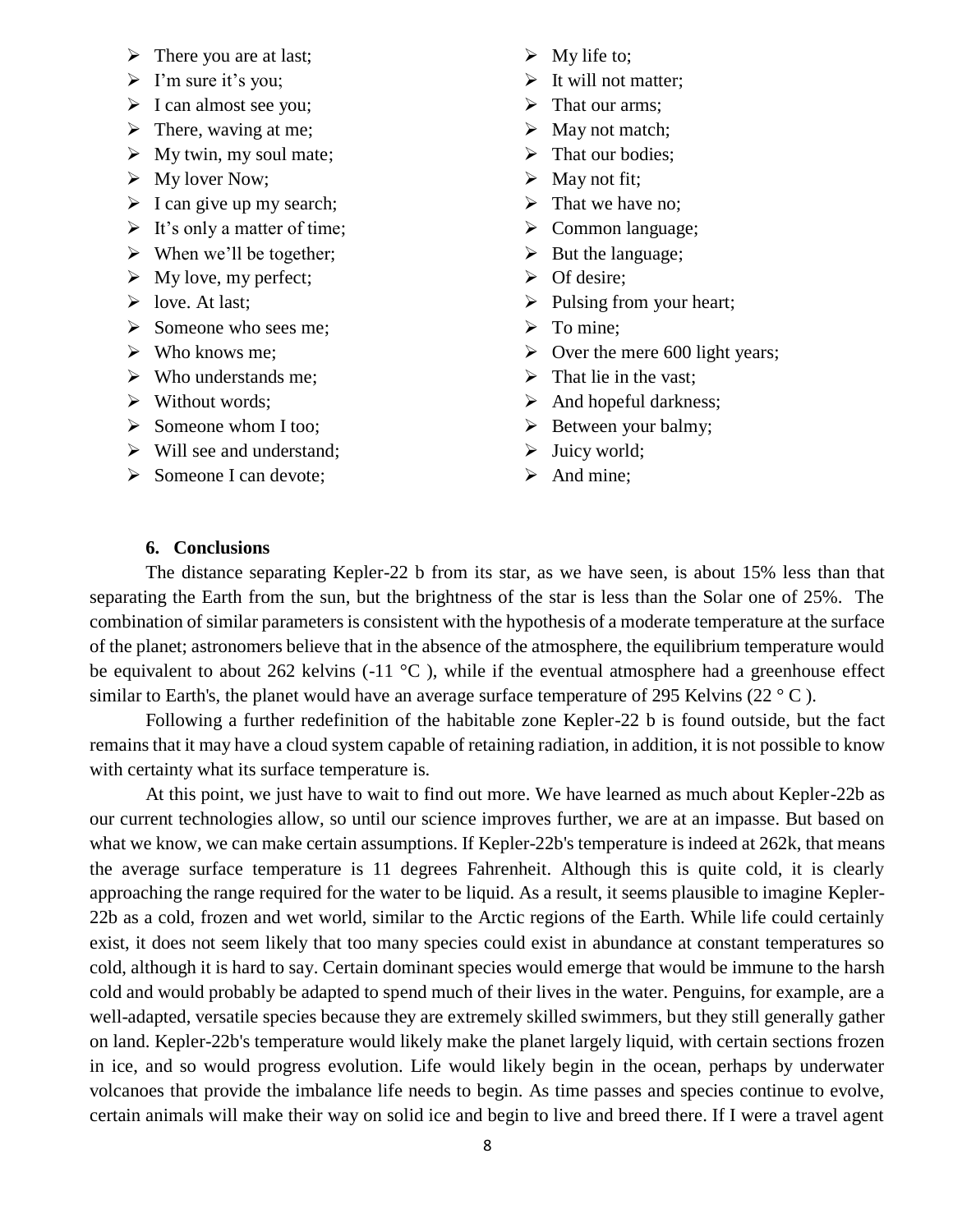hoping to send a family of four on Kepler-22b, it might be hard to convince them to go. First of all there is not enough information about the atmosphere or composition of the planet to even say for sure whether or not it could survive there. The trip would likely be like a cruise through Alaska, and the family could admire the icy conditions on their ship sailing through the waters. Kepler-22b's relative proximity to its star (compared to Earth's distance from the sun) could make for more of an incredible sight, where Kepler-22 could occupy much of the horizon during sunrise and sunset.

The next step to be taken in the research of the planet Kepler  $-22b$  is the calculus of the mass, in order to have more information about the possibility of hosting life. A new telescope, HARPS North, located in the Canary Islands, could do this, having very high accuracy in measuring the speed differences reflected in the Doppler effect. We will thus know whether it is a planet made of rock or a world of water.

Whether or not there is life on the new planet has not yet been established. An organization called SETI (Search for Extraterrestrial Intelligence) in Northern California is now focusing its 42-antenna Allen Telescope toward the planet in hopes of finding a sign of communication. A preliminary search for radio signals from Kepler-22b is underway. Unfortunately, we will not be able to actually travel to our "twin planet" anytime soon, as it is estimated that it would take about 23 million years to get there. Kepler-22b gives us one of the best-known examples of an exoplanet potentially capable of harboring life. Although we do not yet have evidence of biological activity in this distant star system, many of the similarities between the Kepler-22 system and our Solar System lead us to believe that Kepler-22b may be the perfect planet for harboring life. At the moment, we only hope that new scientific discoveries will allow us to study the planet in detail, we hope that one day we will reveal the existence of extraterrestrial life in the Kepler-22 star system.

Matei, Codrin and Ilinca are the authors of Kepler-22b, the planet that could support life.

Matei Bertea is in the 5th grade at the "Ferdinand I" National College in Bacău, Romania.

## **Bibliography**

- 1. Moșoglu,V. *Odihnească-se în pace: Telescopul Kepler s-a stins după ce a găsit mii de lumi noi*, 2018, www.inbors.com
- 2. www.sos.noaa.gov/catalog/datasets/exoplanet-kepler-22b/
- 3. [www.exoplanet.eu](http://www.exoplanet.eu/)
- 4. http://spacemath.gsfc.nasa.gov/news/8Page31.pdf
- 5. [www.archive.stsci.edu/missions-and-data/kepler](http://www.archive.stsci.edu/missions-and-data/kepler)
- 6. <https://rum.school-science.com/distant-goldilocks-world>
- 7. [https://www2.physics.ox.ac.uk/blog/astro-blog/2011/12/10/kepler-22b-what-you-need-to](https://www2.physics.ox.ac.uk/blog/astro-blog/2011/12/10/kepler-22b-what-you-need-to-know)[know](https://www2.physics.ox.ac.uk/blog/astro-blog/2011/12/10/kepler-22b-what-you-need-to-know)
- 8. [https://silverbirchpress.wordpress.com/2014/05/26/kepler-22b-poem-by-tamara-madison-may](https://silverbirchpress.wordpress.com/2014/05/26/kepler-22b-poem-by-tamara-madison-may-poetry-series/)[poetry-series/](https://silverbirchpress.wordpress.com/2014/05/26/kepler-22b-poem-by-tamara-madison-may-poetry-series/)
- 9. [https://sites.coloradocollege.edu/pc120ml/2013/10/23/why-is-kepler-22b-one-of-the-most](https://sites.coloradocollege.edu/pc120ml/2013/10/23/why-is-kepler-22b-one-of-the-most-intriguing-exoplanets/?fbclid=IwAR3bcAD-eOR5qPDTHIjYFW_Th4IaueuRdMfze-tqnv-SGxiytqQoW0GerTc)[intriguing-exoplanets/?fbclid=IwAR3bcAD-eOR5qPDTHIjYFW\\_Th4IaueuRdMfze-tqnv-](https://sites.coloradocollege.edu/pc120ml/2013/10/23/why-is-kepler-22b-one-of-the-most-intriguing-exoplanets/?fbclid=IwAR3bcAD-eOR5qPDTHIjYFW_Th4IaueuRdMfze-tqnv-SGxiytqQoW0GerTc)[SGxiytqQoW0GerTc](https://sites.coloradocollege.edu/pc120ml/2013/10/23/why-is-kepler-22b-one-of-the-most-intriguing-exoplanets/?fbclid=IwAR3bcAD-eOR5qPDTHIjYFW_Th4IaueuRdMfze-tqnv-SGxiytqQoW0GerTc)
- 10. [https://www.spitzer.caltech.edu](https://www.spitzer.caltech.edu/)

11. D. J. [Armstrong,](javascript:;) C. E. [Pugh,](javascript:;) A.-M. [Broomhall,](javascript:;) D. J. A. [Brown,](javascript:;) M. N. [Lund,](javascript:;) [H. P.](javascript:;) [Osborn,](javascript:;) D. L. [Pollacco](javascript:;) - *The host stars of* Kepler*'s habitable exoplanets: superflares, rotation and activity ,* 2015